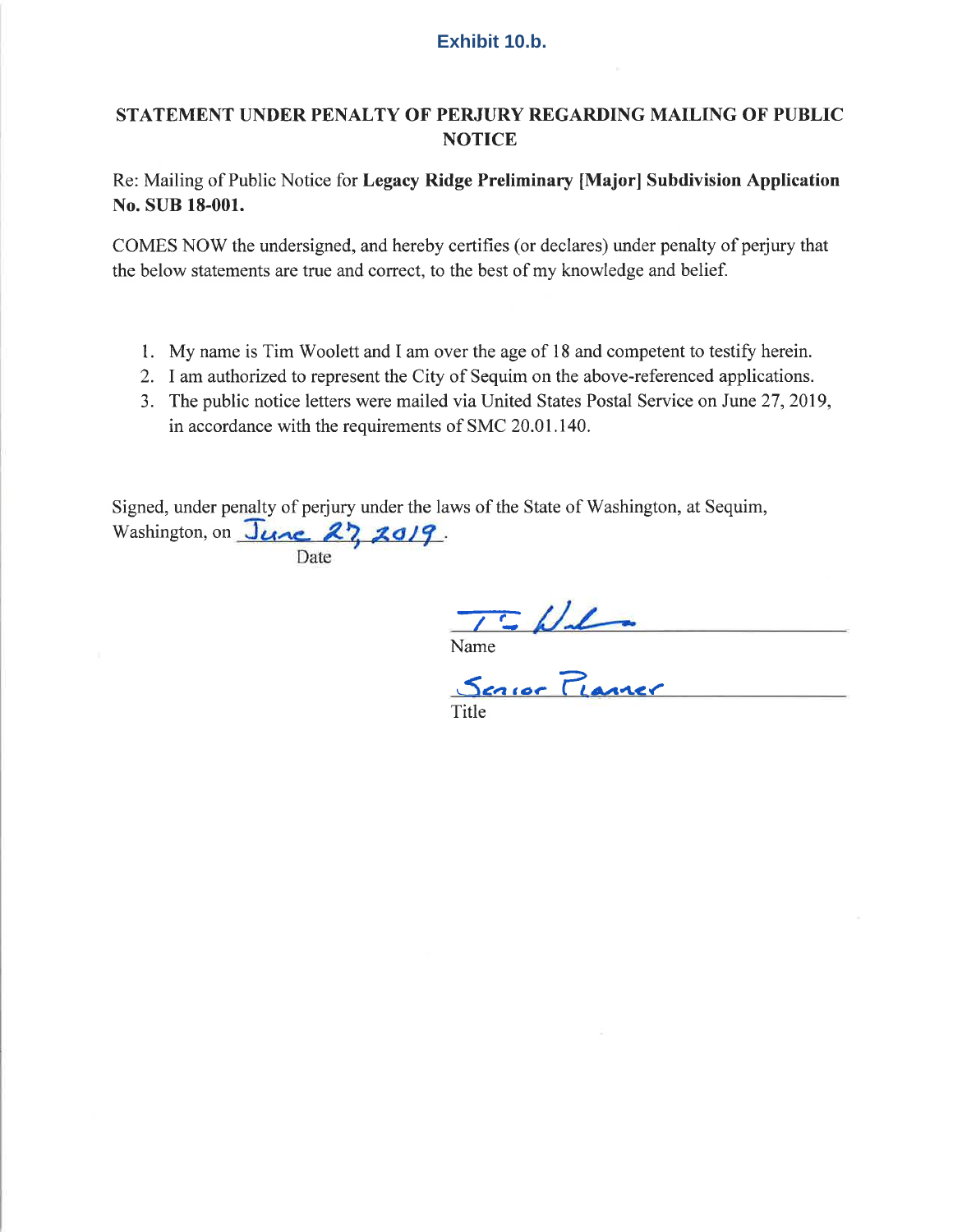$\sum_{\mathbf{X} \in \mathcal{K}} \mathbf{y}^T \cdot \mathbf{y}^T \mathbf{y} = \frac{1}{\sqrt{2}} \mathbf{y}^T \mathbf{y} = \frac{1}{\sqrt{2}} \mathbf{y}^T \mathbf{y}^T \mathbf{y}$ 

 $\label{eq:1.1} \frac{\omega_{\alpha}}{\omega_{\alpha}}\frac{\omega_{\alpha}}{\omega_{\alpha}}\frac{\omega_{\alpha}}{\omega_{\alpha}}\frac{\omega_{\alpha}}{\omega_{\alpha}}\frac{\omega_{\alpha}}{\omega_{\alpha}}\frac{\omega_{\alpha}}{\omega_{\alpha}}\frac{\omega_{\alpha}}{\omega_{\alpha}}\frac{\omega_{\alpha}}{\omega_{\alpha}}\frac{\omega_{\alpha}}{\omega_{\alpha}}\frac{\omega_{\alpha}}{\omega_{\alpha}}\frac{\omega_{\alpha}}{\omega_{\alpha}}\frac{\omega_{\alpha}}{\omega_{\alpha}}\frac{\omega_{\alpha}}{\omega_{\alpha}}\frac{\omega_{\alpha}}{\omega_{\alpha}}\frac{\omega_{\alpha}}{\omega_{\alpha}}\$ 

 $\mathcal{L}^{\text{max}}_{\text{max}}$ 

 $\sigma$  .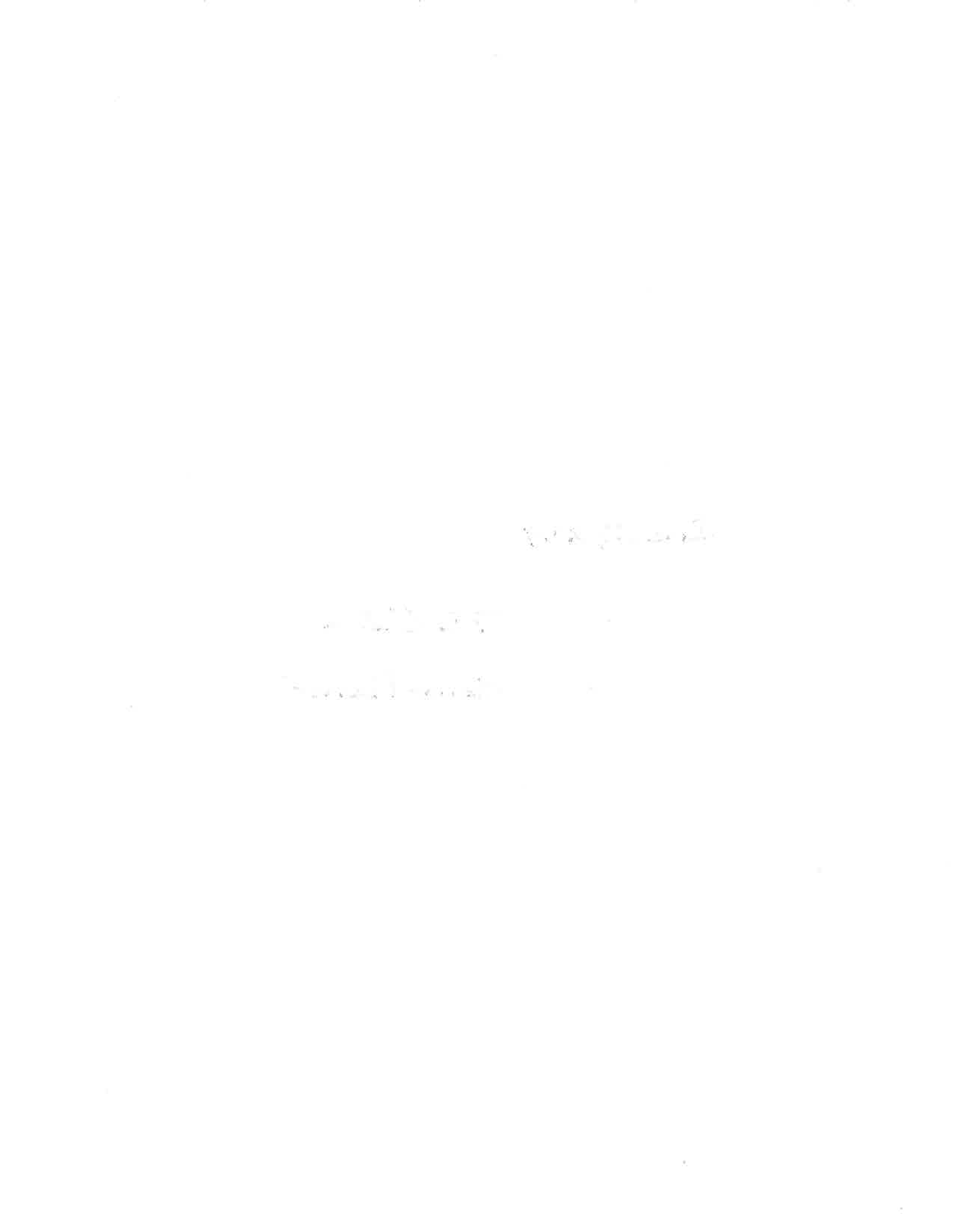

### NOTICE OF RESCHEDULED PUBLIC MEETING AND PUBLIC HEARING "LEGACY RIDGE" PRELIMINARY MAJOR SUBDIVISION FILE SUB 15-001

NOTICE IS HEREBY GIVEN, that the City of Sequim received the following permit application and determined that it was complete for processing as of January 22,2075. Review of the application was suspended, pending receipt of additional information on May 6,2019. The Public Meeting and Public Hearing have been rescheduled for July 16 and August 12, 2019, respectively.

DESCRIPTION OF PROPOSAL: A proposed preliminary subdivision application to develop 98 single family residential lots on approximately 37.59 acres of property currently zoned "Single Family Residence" (R 4-8). The project will have 2.7I acres of active open space and park area, 12.59 acres of open space/critical wetland and buffer areas, 6.59 acres of public right-of-way areas, and 0.32 acres in stormwater management tracts (22.20 acres total non-residential area; L5.38 acres net residential area).

PROPONENT: lrvin Boyd Family Limited Partnership, 6622 N. Moon Drummer Way, Meriden, ldaho 83646.

PROJECT LEAD: Steve Calhoon, PACE Engineers, 11255 Kirkland Way. #300, Kírkland, WA 98033.

PROJECT LOCATION: The 37.59-acre subject property is currently configured as a single parcel described as Lot 28 in Volume 53 of Surveys, Page 60, being a portion of Section 30, Township 30 N. Range 3 W., W.M. Clallam County, Washington, located south of Comfort Way and west of South 7th Avenue, Sequim, Washington; identified as Clallam County Assessor's Parcel No. 033030-320010.

PLANNING COMMISSION PUBLIC MEETING DATE: June 16, 2019

CITY COUNCIL PUBLIC HEARING DATE: August 12, 2019

PUBLIC MEETING AND PUBLIC HEARING TIME AND LOCATION: The public meeting and public meeting will both be held at the Sequim Civic Center, 152 West Cedar Street, Sequim, WA 98382, beginning at 6:00 pm.

COMMENTS / APPEALS: Any person has the right to comment on the application, receive notice of and participate in any hearings, request a copy of the decision once made, and may appeal the decision. Public comments will be accepted until the close of the public hearing scheduled for August 12, 2019 but must be received by the Department of Community Development no later than August 2, 2019 to be addressed in the staff report to the City Council. Comments may be submitted in person via hardcopy at the Civic Center (address noted above), or by U.S. Mail. Comments may also be submitted electronically to twoolett@sequimwa.gov. The application materials, environmental documents, preliminary site plan information, and staff report (once complete) are available for review at the City of Sequim Civic Center, 152 West Cedar Street, Sequim, WA 98382. Many of these documents may also be viewed on the City of Sequim's website at https://www.sequimwa.gov/471/Current-Projects.

STAFF CONTACT: Tim Woolett, Senior Planner (360) 582-2476 twoolett@sequimwa.gov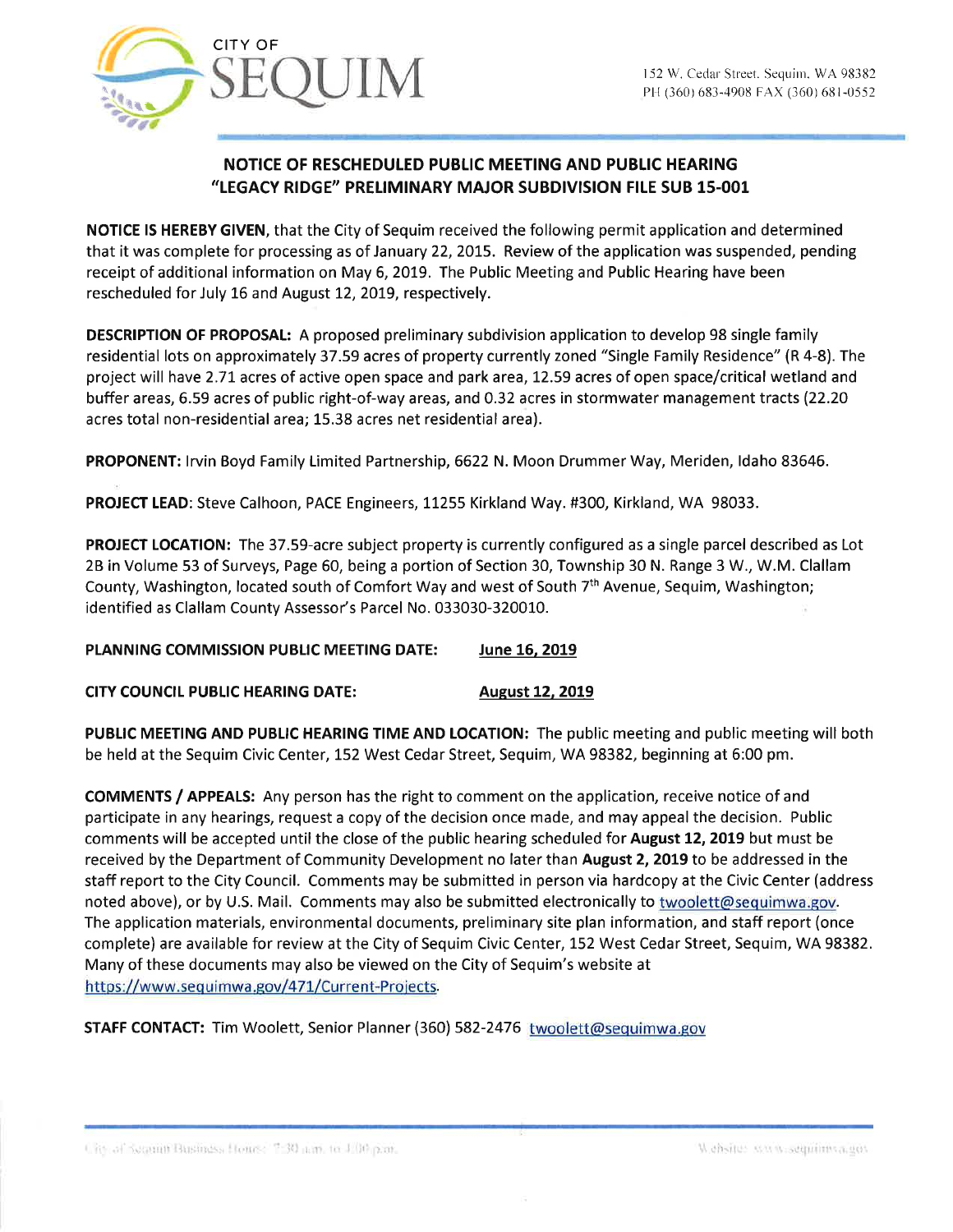$\label{eq:4} \begin{array}{ll} \mathbf{E} & \mathbf{E} \\ \mathbf{E} & \mathbf{E} \\ \mathbf{E} & \mathbf{E} \end{array}$  $\label{eq:2.1} \mathcal{L}(\mathcal{L}) = \mathcal{L}(\mathcal{L}) = \mathcal{L}(\mathcal{L}^{\text{max}}) = \mathcal{L}(\mathcal{L}^{\text{max}})$  $\label{eq:2.1} g = \frac{1}{2} \int_0^1 \frac{1}{\sqrt{2}} \, \mathrm{d} x \, \mathrm{d} y \, \mathrm{d} y$ 

 $\sim$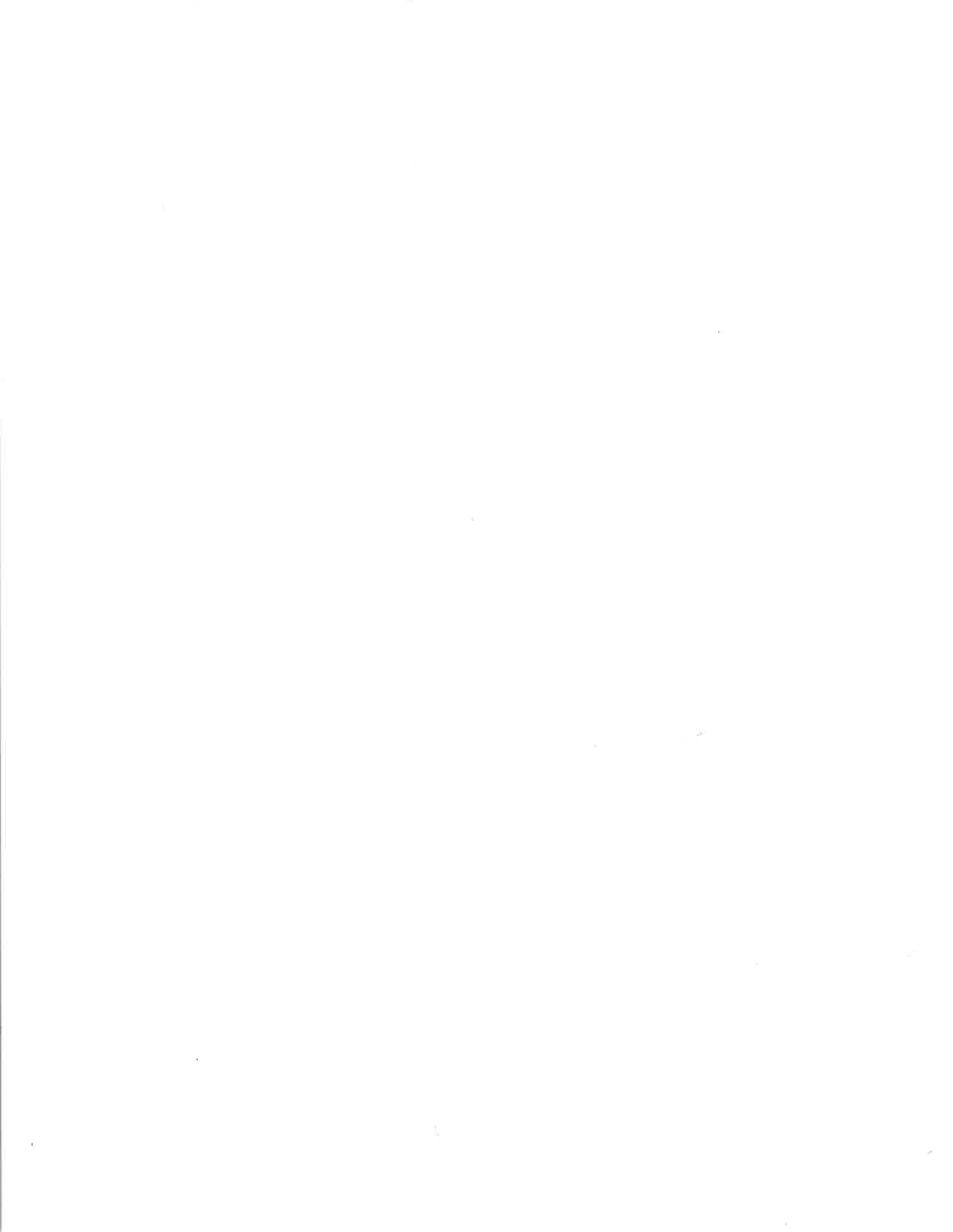Al & Jean Doger 32 Mockingbird Ln Sequim, WA 98382

Diann Dickey 831 Oxford Sequim, WA 98382

Gisela Burnham 90 Baywood Vill. Rd Sequim, WA 98382

Tim Finch 84 E. Quail Ln. Sequim, WA 98382

H3O LLC PO Box I 195 Sequim, WA 98382-4319

Sally Moore 1301 S. 3'd Ave, #5C Sequim, WA 98382

Colin & Rhoda Cunningham 2294 S. 7<sup>th</sup> Ave. Sequim, WA 98382

Patrick F and Mary Helen Benapfl 51 Jara Way Sequim, WA 98382

William and Sandra Carter Jr 22 Mockingbird Ln Sequim, WA 98382

Don and Lesa Dippert 10 Eastgate Pl Sequim, WA 98382

Randy Floyd 10 Petal Lane Sequim, WA 98382

Joyce Volmut 411 Eunice Sequim, WA 98382

Anita & Dave Miller 41W. Quail Lane Sequim, WA 98382

Daniel A and Madeline C Hauptman and Houston PO Box 818 Sequim, WA 98382

Paul Renick 61 Petal Lane Sequim, WA 98382

Larry & Carolyn Dudley 2210 S. 7<sup>th</sup> Ave Sequim, WA 98382

Bruce Paddock 2092 S. 7<sup>th</sup> Ave. Sequim, WA 98382

Boyd Family Ltd Partnership 2802 N Leblanc Way Meridian, lD 83646

Everett P and Jada L Coley Jr 352 Falcon Rd Sequim, WA 98382

Mary E Flagg 40 Jara Way Sequim, WA 98382

Jeanie Moore 72 Mockingbird Ln Sequim, WA 98382

Gary Minch 61 Aspen Creek Ct. Sequim, WA 98382

John & Joyce Kirsch 73 W. Quail Lane Sequim, WA 98382

Daniel A Hauptman and Madeline C Houston PO Box 751 Port Townsend, WA 98368

Pat & Fran Clark 303 Falcon Rd. Sequim, WA 98382

Charles & Susan Szumilas 190 Petal Lane Sequim, WA 98382

Al Dager P.O. Box 640 Sequim, WA 98382

Cain Living Trust 33 Mockingbird Ln Sequim, WA 98382

James A and Donna Coley, Et Al 5486 Happy Valley Rd Sequim, WA 98382

Green Crow lnvestments Co LLC 727 E 3th Port Angeles, WA 98362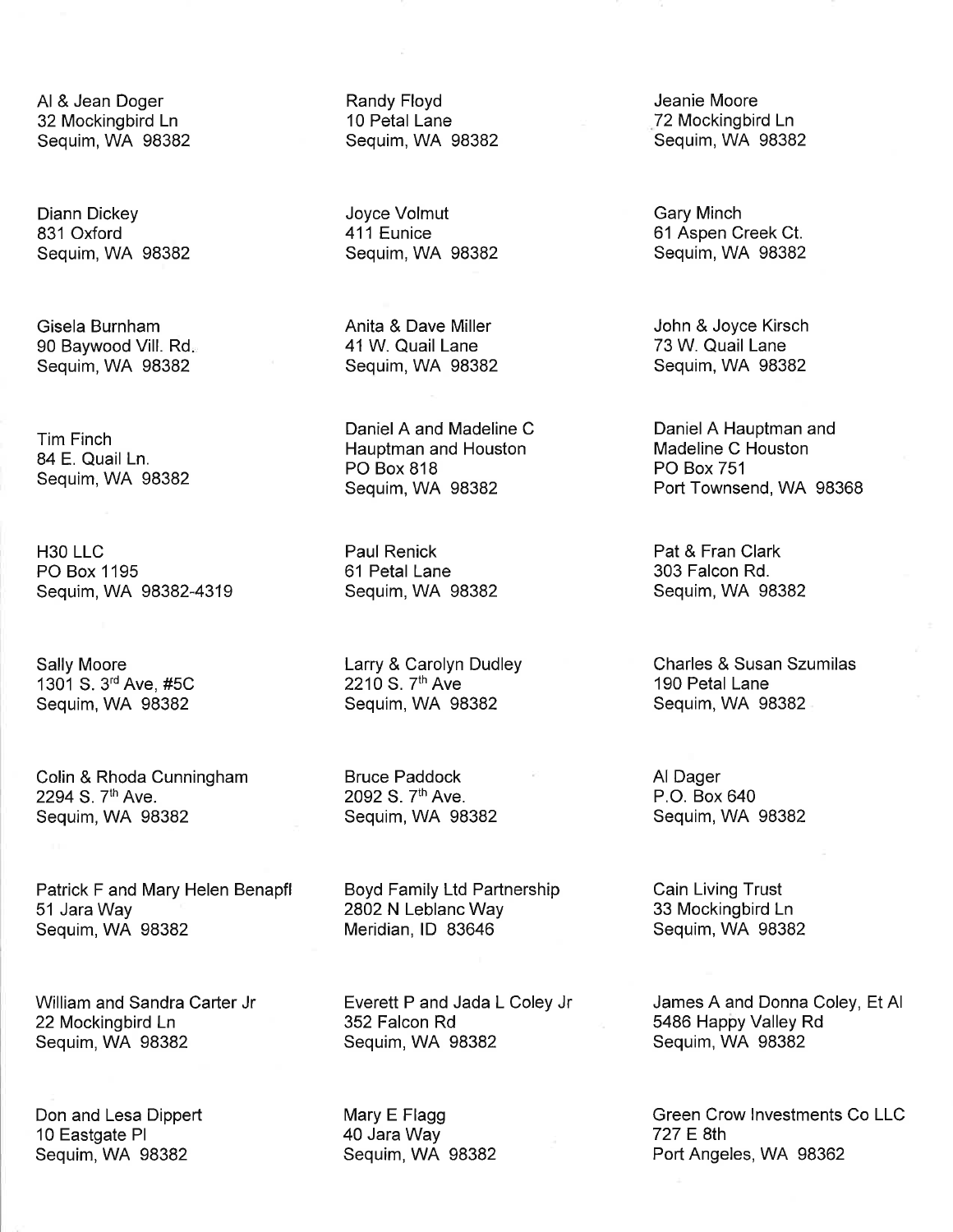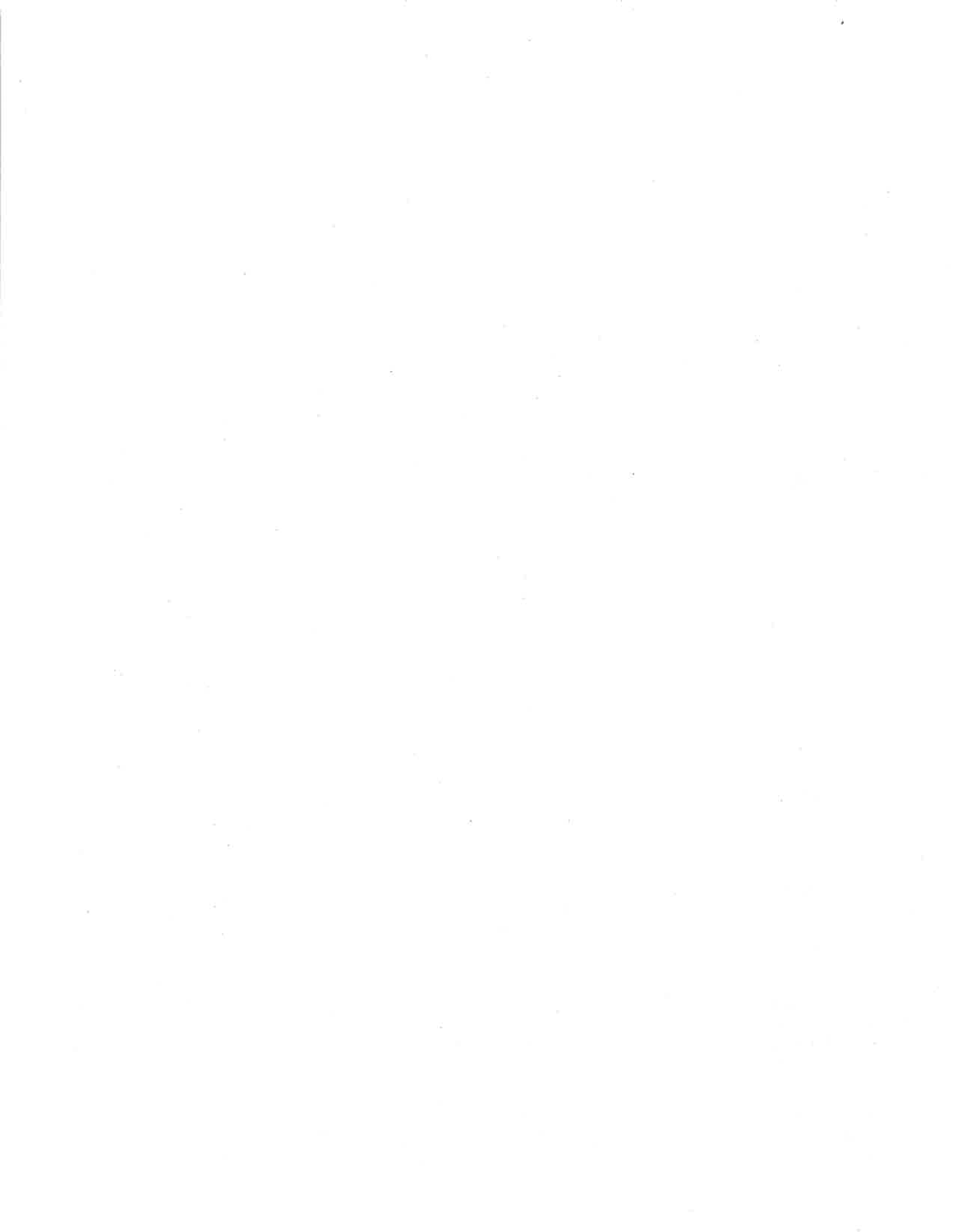lntegrity Property Dev Llc PO Box 935 Carlsborg, WA 98324

Nicholas L and Ashlie D Jaggar, Sr 30 Comfort Way Sequim, WA 98382-3670

Thomas J Massey <sup>1</sup>188 Sea Larke Drive Fallbrook, CA 92028

Janet L Rogatz, TTE 80 Eastside Pl Sequim, WA 98382

Dennis K and Diane V Vourget Joint Living Trust 21 Eastgate Pl Sequim, WA 98382

Elden and Joan Ross Family Trust 1520 Jamestown Rd. Sequim, WA 98382

Cala Properties, LLC 651 Happy View Ln. Sequim, WA 98382

Paul B. Thompson 503 Secor Rd. Sequim, WA 98382-9782

Marianne J. Payer 500 Marine Dr. Sequim, WA 98382

Robert J. and Catherine S. Rawlins 726W. Anderson Rd. Sequim, WA 98382-9561

Thomas and Linda lsitt TTES 3727 W Sequim Bay Rd Sequim, WA 98382

Robert L Jones 15 Mockingbird Ln Sequim, WA 98382

Patrick F Moored 31 Eastgate Pl Sequim, WA 98382

Marc Hannigan Sea Sun and Sierra Vistas Prop Owners Association 660 Happy View Ln Sequim, WA 98382

Roger and Ronda West 32 Mockingbird Lane Sequim, WA 98382

Allan and Patricia Goff  $2195$  S.  $7<sup>th</sup>$  Avenue Sequim, WA 98382

Edgar and Maria Teresa Cleveland 535 Southlake Dr. Bullard, TX 75757

Jeffrey and Janel L. Finley 1710 S.  $7<sup>th</sup>$  Avenue Sequim, WA 98382-8372

Olympic Development Partners LLC 5048 Roosevelt Way NE Seattle, WA 98105

T S and G Inc. 643 Marshall Rd. Sequim, WA 98382 Kenneth and Angela Freeman 8543 25th Ave NW Seattle, WA 98117

Edward Darrell Lambert, TTE 40 Eastgate Pl Sequim, WA 98382

Thomas and Ann Mulhern 61 Eastgate Sequim, WA 98382

David C and Miriam S Talley 71 Petal Lane Sequim, WA 98382

Edward L. and Edith E. Anders 41 Jara Way Sequim, WA 98382

Michelet Family Living Trust P.O. Box 1390 Sequim, WA 98382

Bilyard Family Trust 660 Happy View Ln. Sequim, WA 98382

George and Diane Bloodworth 612 Reservoir Road Sequim, WA 98382

LJZ Inc. 2510 W. 10<sup>th</sup> Street Port Angeles, WA 98363

Stephen E. and Marilyn S. Warren P.O. Box 1283 Port Angeles, WA 98362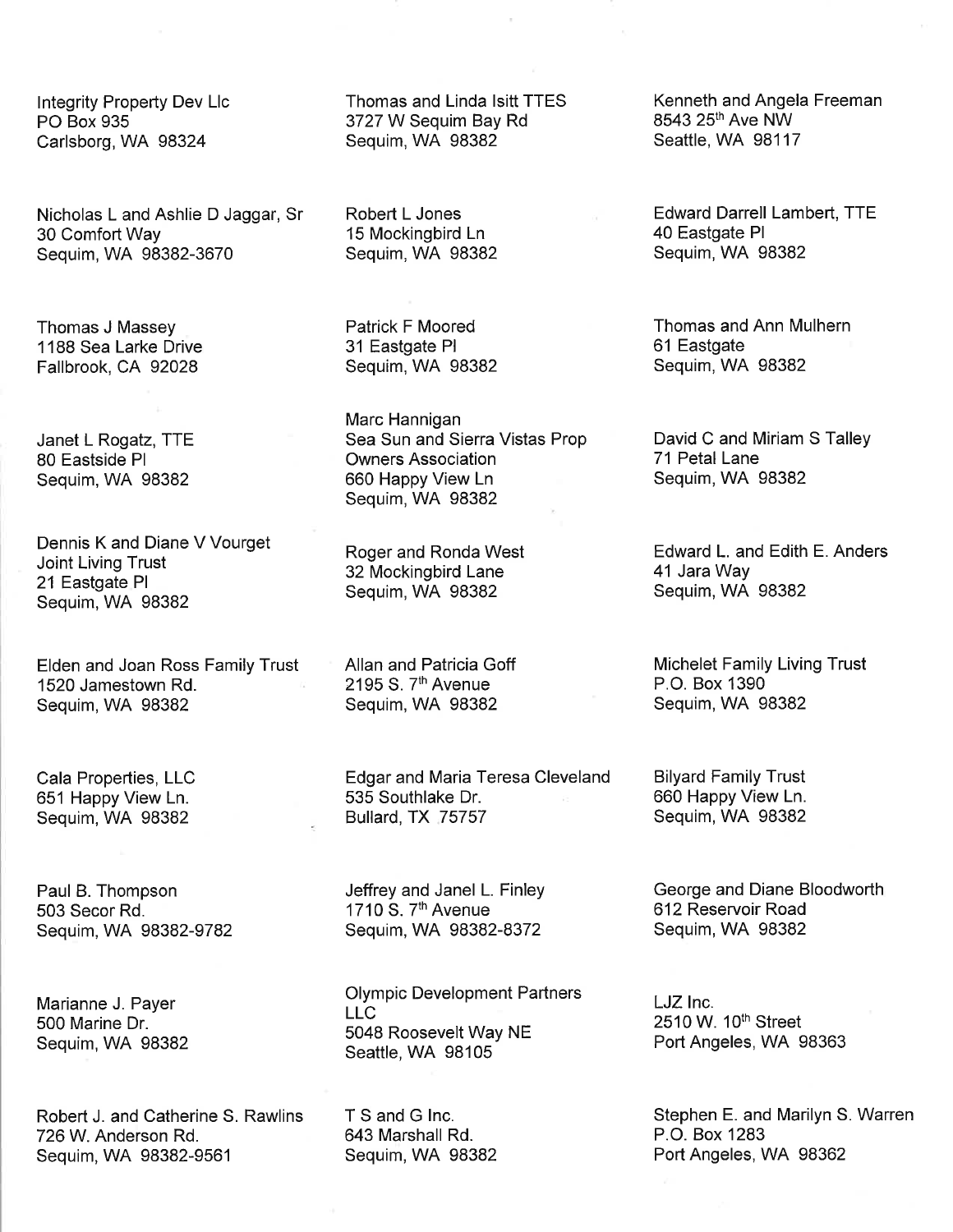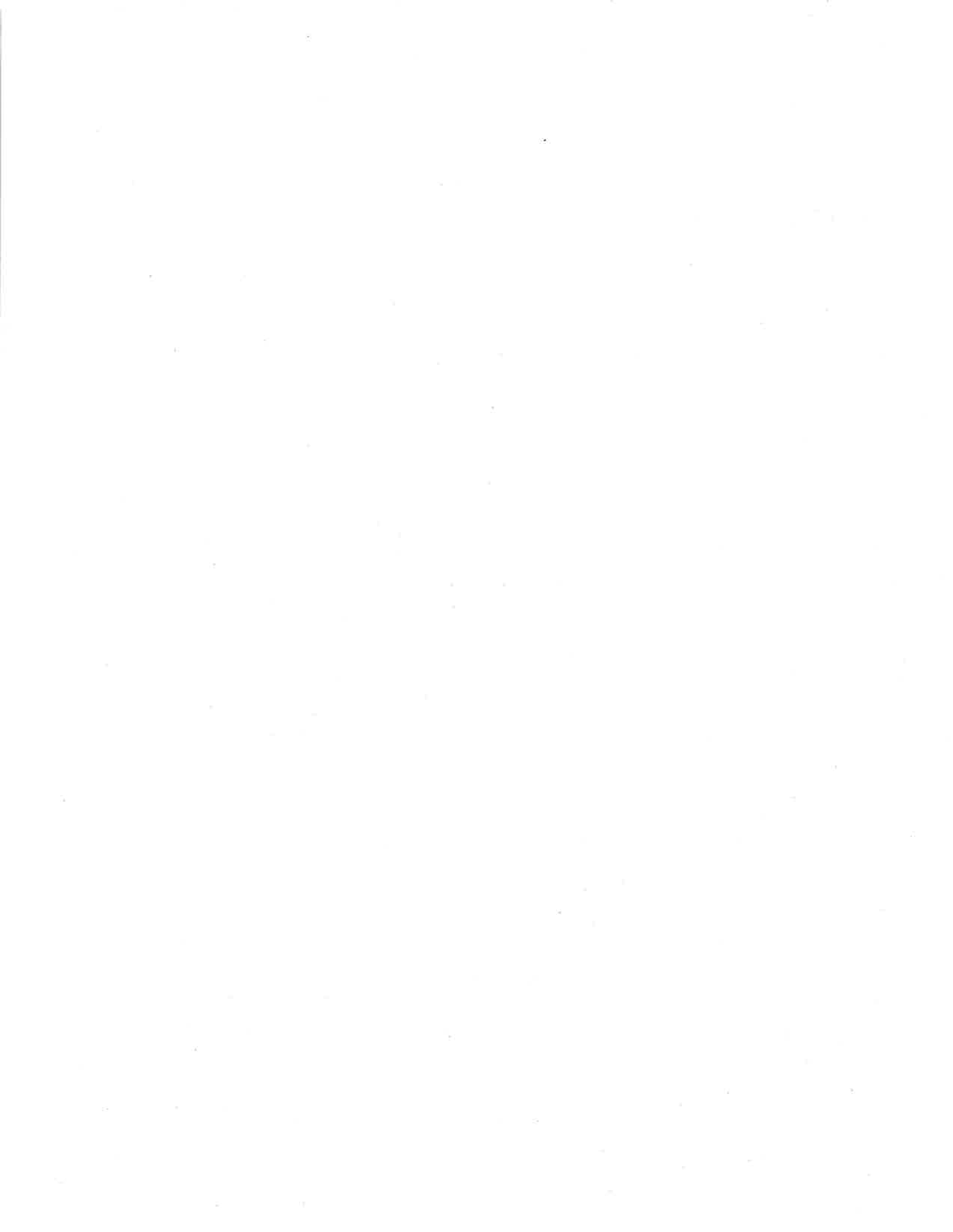Marla Maclean 3077 Moloki Place Costa Mesa, CA 92626

lrvin Boyd Family LTD Partnership c/o Anita Searcy  $23612 - 230$ <sup>th</sup> Pl. SE Maple Valley, WA 98038

Dian Woodle P.O. Box 478 Sequim, WA 98382

John Charles, David Craig and James Curtis Hall 9400 Prospect Dr. Anchorage, AK 99507

Nicholas L. & Ashlie D. Jaggar, Sr 742 River Road Sequim, WA 98382

Ken & Kris Phillips 71 McFarland Drive Sequim, WA 98382

William and Melody J. Miano 121 Petal Lane Sequim, WA 98382

Jack and Nancy Metcalfe 60 Eastgate Pl. Sequim, WA 98382

Kevin and Vicki McCormack 81 Eastgate Pl. Sequim, WA 98382-7138

Green Crow Properties, lnc. P.O. Box 2439 Port Angeles, WA 98362-0312

Hope Madsen 131 Stone Farm Road Sequim, WA 98382

Marc Hannigan 620 Happy View Lane Sequim, WA 98382

Kevin and Shelly Bell P.O. Box 1169 Sequim, WA 98382

Rex and Joanne F. Kidd P.O. Box 665 Sequim, WA 98382

Liann Finnerty 1973 S.  $7<sup>th</sup>$  Avenue Sequim, WA 98382

Michael W and William T Hermann 2095 Blue Mountain Rd. Port Angeles, WA 98362

Ronald D. and Cathy L. Grant 14013 101<sup>st</sup> Place NE Kirkland, WA 98034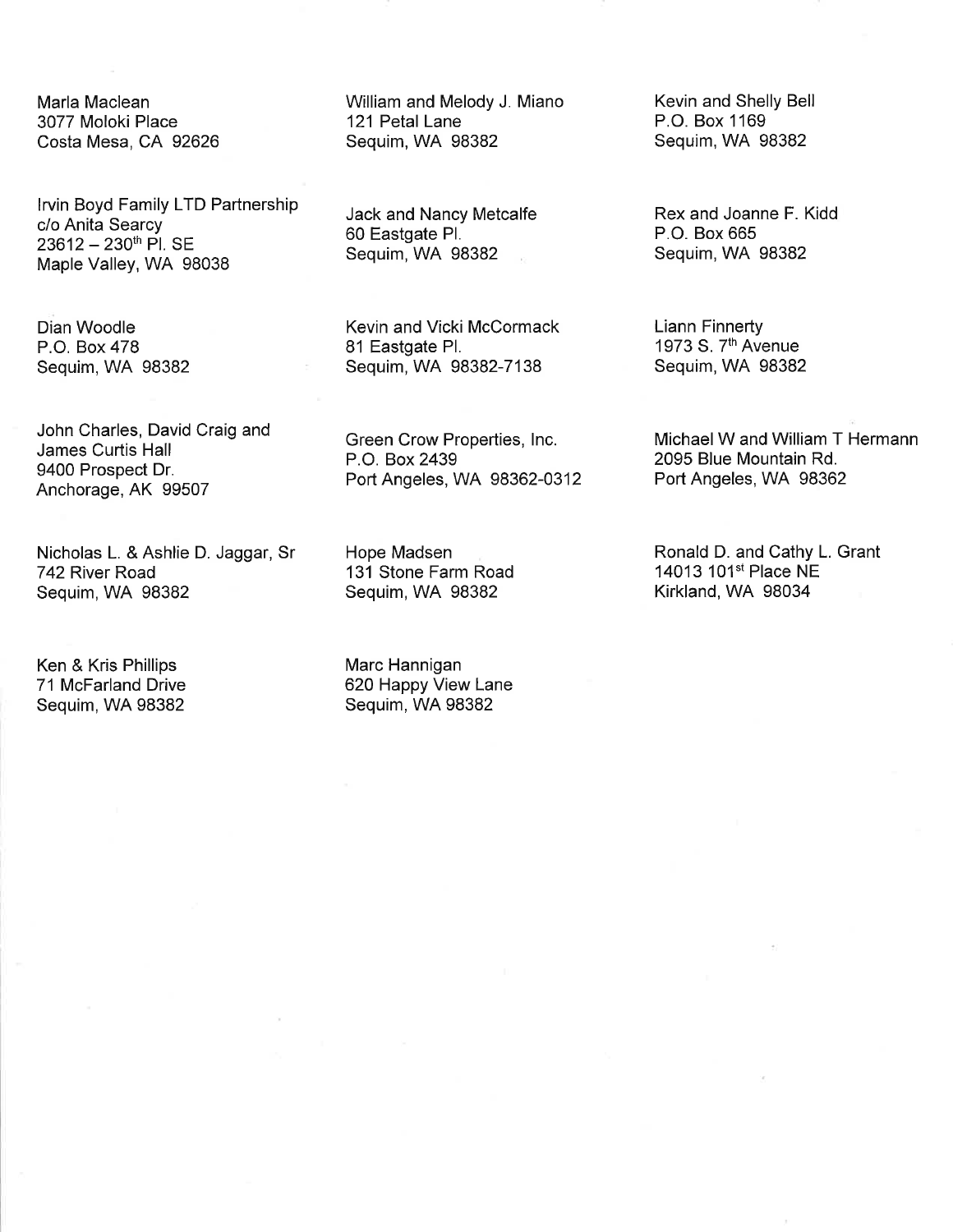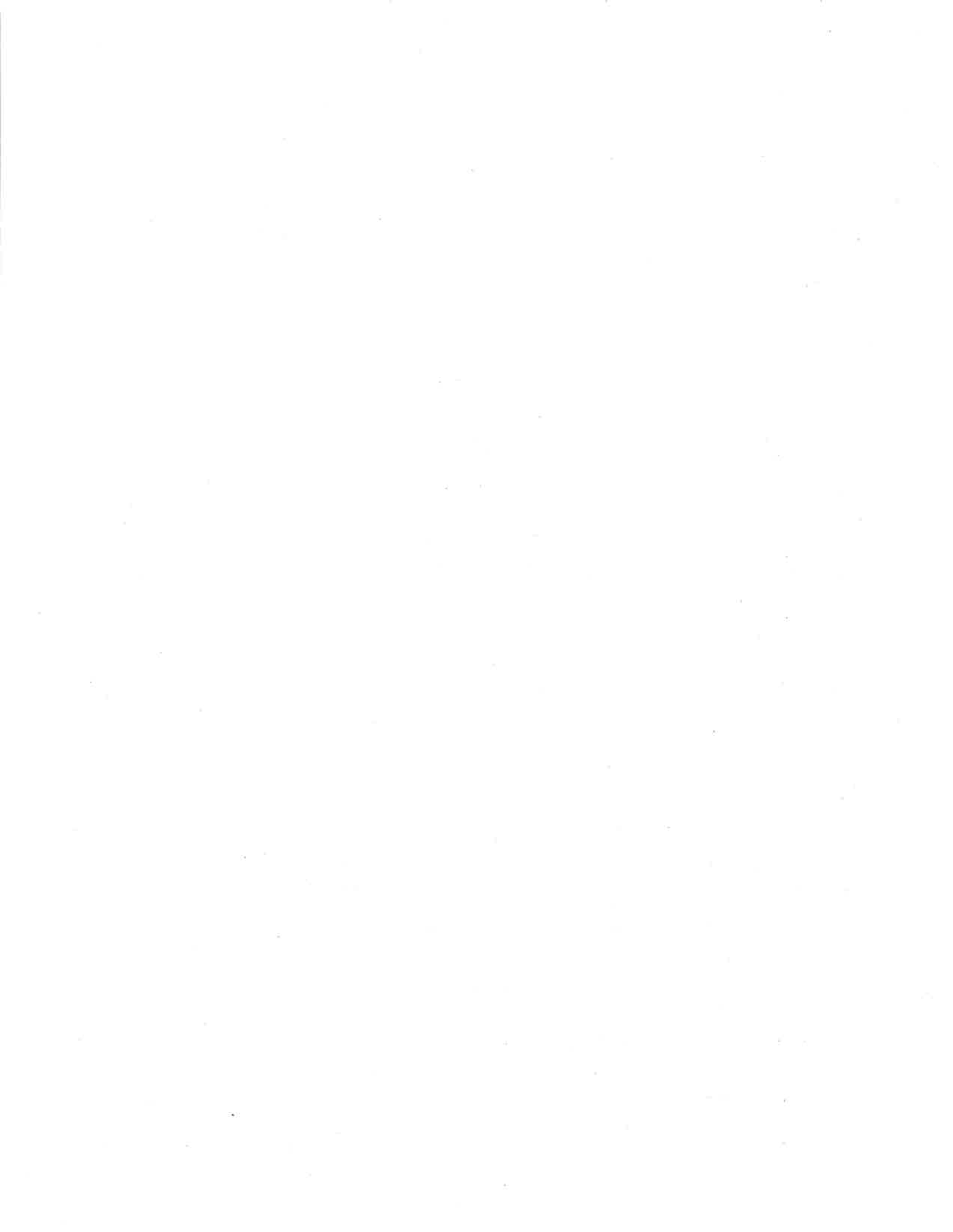# **Classified Proof**

| Client            | PDN4900094 - CITY OF SEQUIM/LEGAL | Phone                | $(360) 683 - 4139$           |                  |          |
|-------------------|-----------------------------------|----------------------|------------------------------|------------------|----------|
| Address           | 152 W CEDAR ST                    | E-Mail               | twoolett@sequimwa.gov        |                  |          |
|                   | SEQUIM, WA, 98382                 | Fax                  | $(360) 681 - 3448$           |                  |          |
|                   |                                   |                      |                              |                  |          |
| Order#            | 863139                            | Requested By         | TIM WOOLETT                  | Order Price      | \$151.31 |
| Classification    | 9933 - City of Sequim Legals      | PO #                 | "LEGACY RIDGE"               | Tax 1            | \$0,00   |
| <b>Start Date</b> | 06/30/2019                        | Created By           | 1202                         | Tax 2            | \$0.00   |
| <b>End Date</b>   | 06/30/2019                        | <b>Creation Date</b> | 06/26/2019, 11:37:47 am      | <b>Total Net</b> | \$151.31 |
| Run Dates         |                                   |                      |                              | Payment          | \$0.00   |
| Publication(s)    | Peninsula Daily News              |                      |                              |                  |          |
|                   |                                   |                      |                              |                  |          |
| Sales Rep         | 1202 - Webb, Denise               | Phone                | $(360) 808 - 1767$           |                  |          |
|                   |                                   | E-Mail               | dwebb@peninsuladailynews.com |                  |          |
|                   |                                   | Fax                  | $(360)$ 417-3507             |                  |          |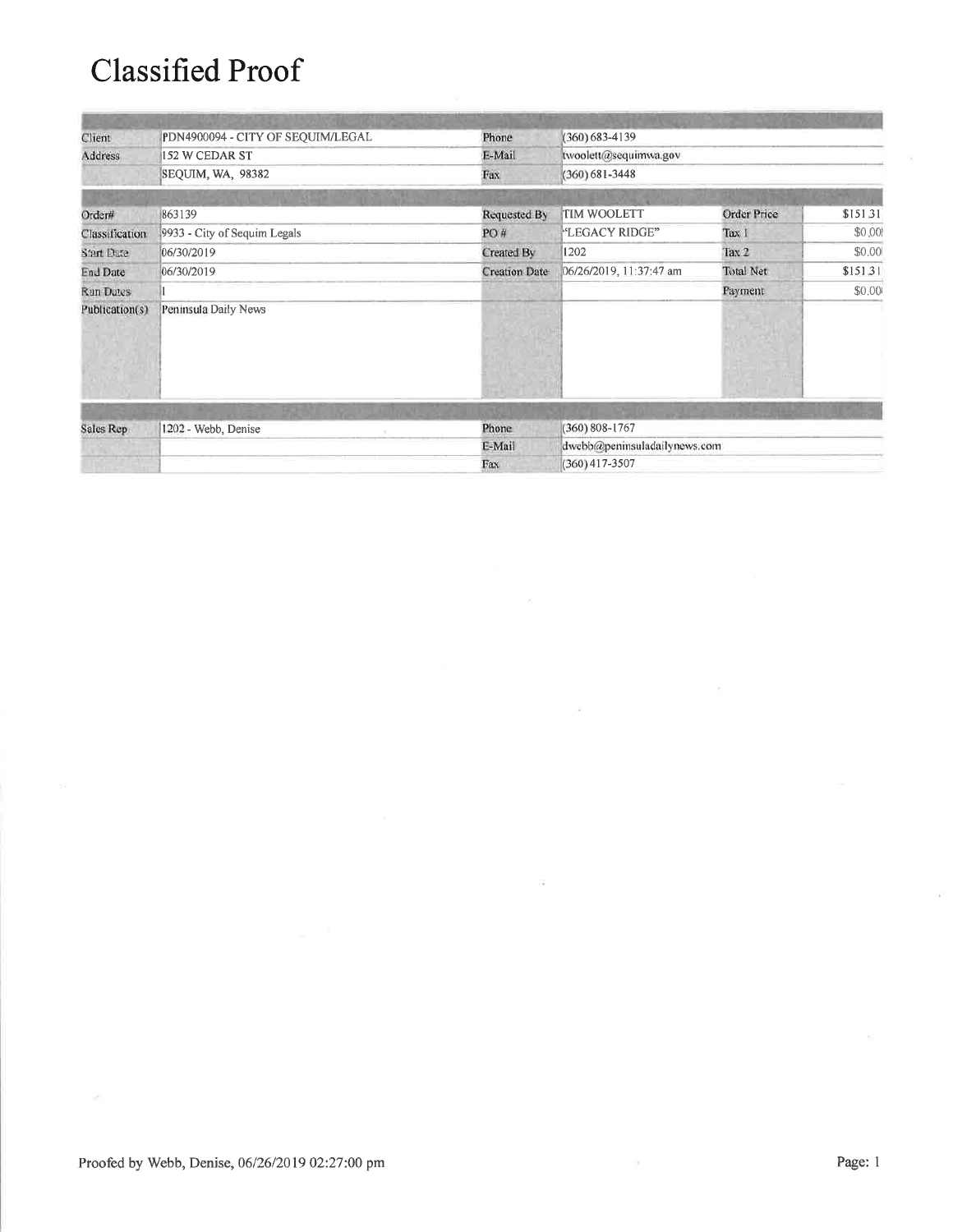## **Classified Proof**

### NOTICE OF RESCHEDULED PUBLIC MEETING<br>AND PUBLIC HEARING<br>"LEGACY RIDGE" PRELIMINARY MAJOR SUB-**DIVISION FILE SUB 15-001**

NOTICE IS HEREBY GIVEN, that the City of Se-NOTICE IS HEREBY GIVEN, that the City of Se-<br>quim received the following permit application and<br>determined that it was complete for processing as<br>of January 22, 2015. Review of the application was<br>suspended, pending receip

**DESCRIPTION OF PROPOSAL:** A proposed pre-<br>liminary subdivision application to develop 97 single<br>family residential lots on approximately 37.59 acres<br>of property currently zoned "Single Family Residence" (R 4-8). The proj acres total non-residential area; 15.38 acres net<br>residential area).

**PROPONENT:** Irvin Boyd Family Limited Partner-<br>ship, 6622 N. Moon Drummer Way, Meriden, Idaho<br>83646.

**PROJECT LEAD:** Steve Calhoon, PACE Engineers, 11255 Kirkland Way. #300, Kirkland, WA<br>98033.

PROJECT LOCATION: The 37.59-acre subject **PROJECT LOCATION:** The 37.59-acre subject property is currently configured as a single parcel described as Lot 2B in Volume 53 of Surveys, Page 60, being a portion of Section 30, Township 30 N. Range 3 W., W.M. Clallam Co

#### PLANNING COMMISSION PUBLIC MEETING DATE: <u>June 16, 2019</u>

#### **CITY COUNCIL PUBLIC HEARING DATE:**

#### **August 12, 2019**

**PUBLIC MEETING AND PUBLIC HEARING TIME AND LOCATION:** The public meeting and public meeting will both be held at the Sequim Civic Center, 152 West Cedar Street, Sequim, WA 98382, beginning at 6:00 pm.

**COMMENTS / APPEALS:** Any person has the right to comment on the application, receive notice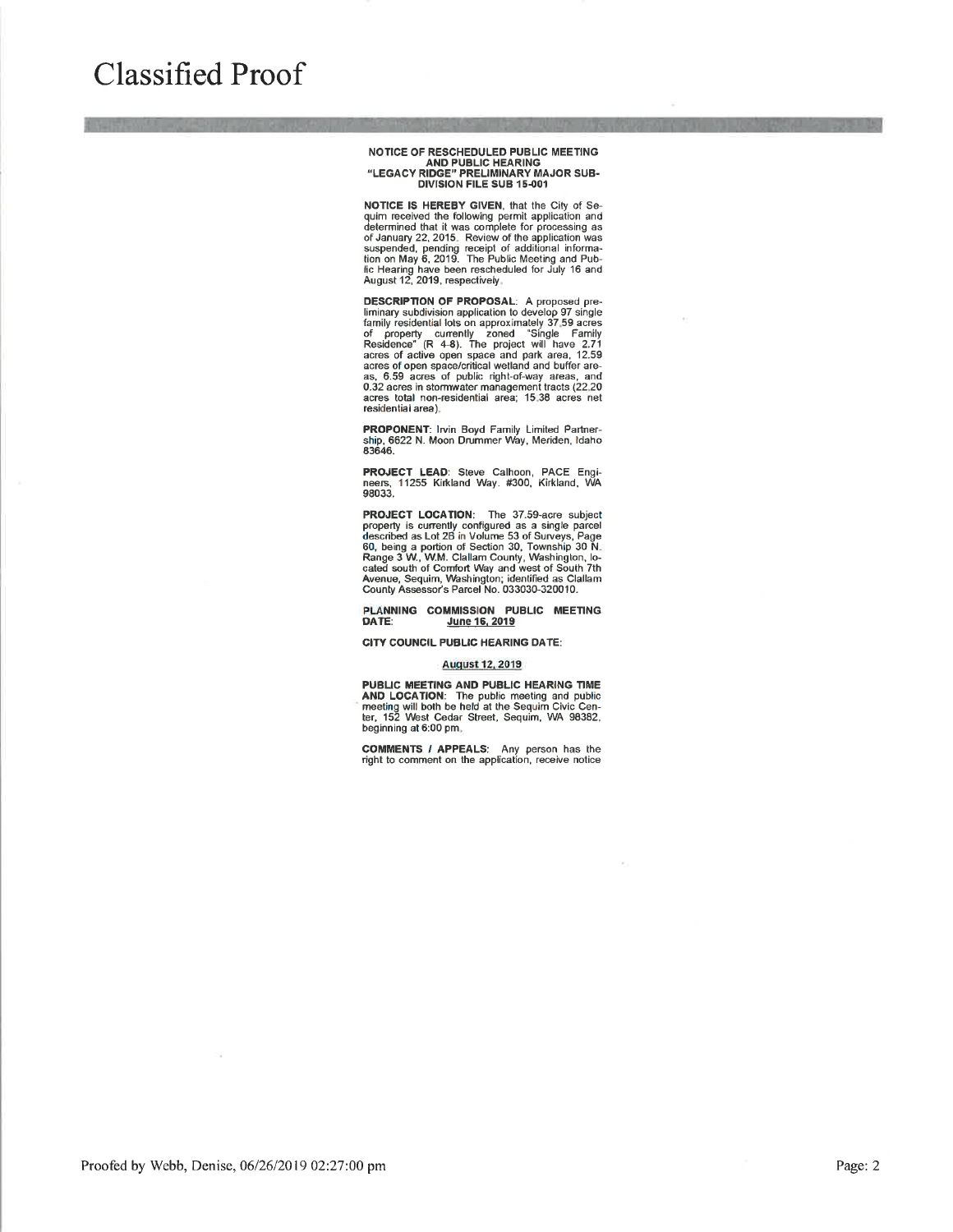## Classified Proof

of and participate in any hearings, request a copy of<br>the decision once made, and may appeal the decision<br>sion. Public comments will be accepted until the<br>close of the public hearing scheduled for **August**<br>12, 2019 to the

https://www.sequirmwa.<br>gov/471/Current-<br>Projects.

**STAFF CONTACT:** Tim Woolett, Senior Planner<br>(360) 582-2476 <u>woolett@sequimwa.gov</u><br>PUB: June 30, 2019<br>Legal No. 863XXX